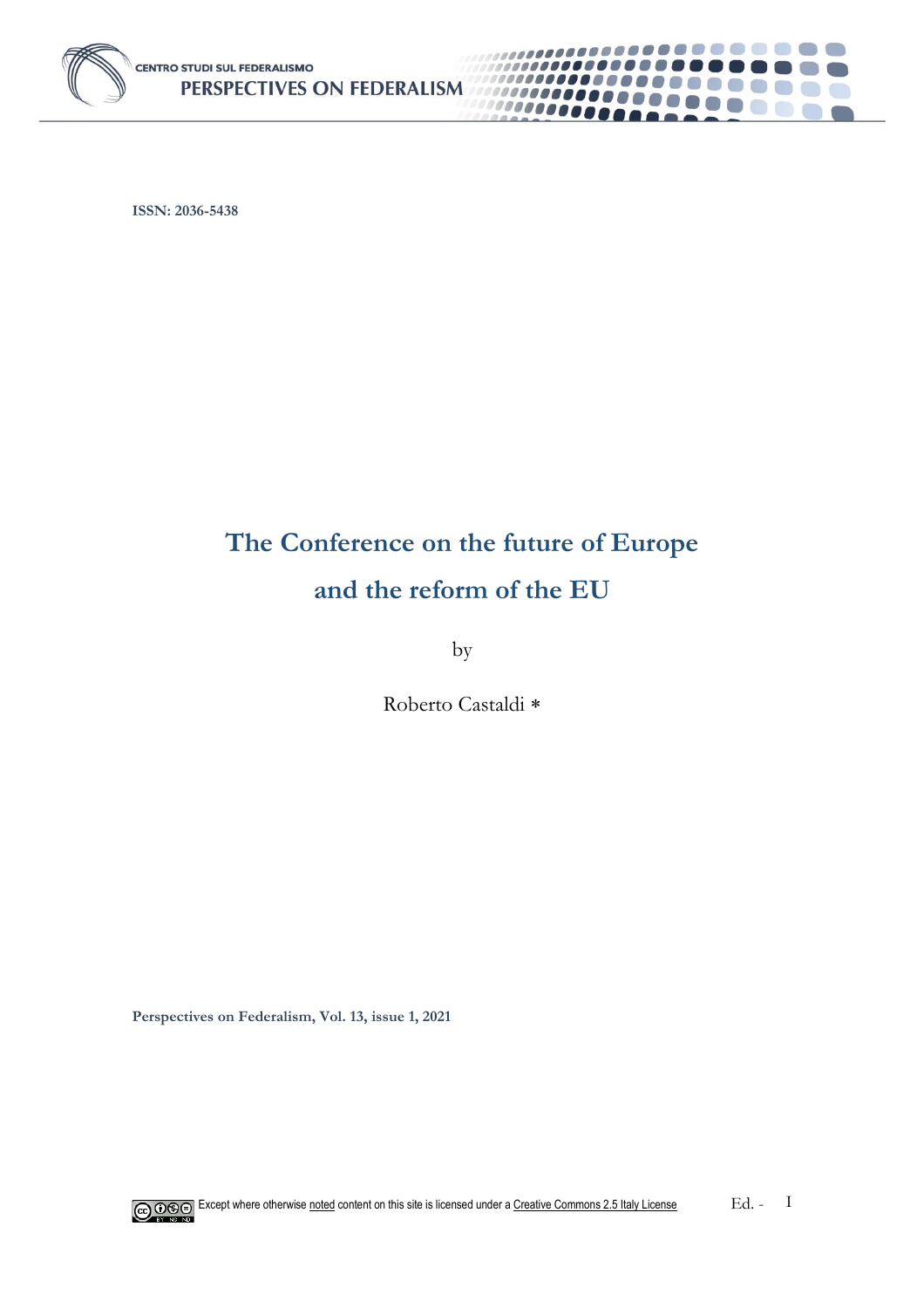

#### **Abstract**

The Conference on the future of Europe is underway. It may pave the way to a reform of the EU. Or it may go down in history as a lost opportunity, or even as an initiative which backfired, having created expectations that may not be fulfilled. Its success or failure depends on the behaviour of citizens and institutional actors within the Conference, and on the evolution of the European political landscape after the German and French elections.

1100000 *PODOD* 

#### **Key-words**

Conference future EU, reform, political landscape, citizens, institutions

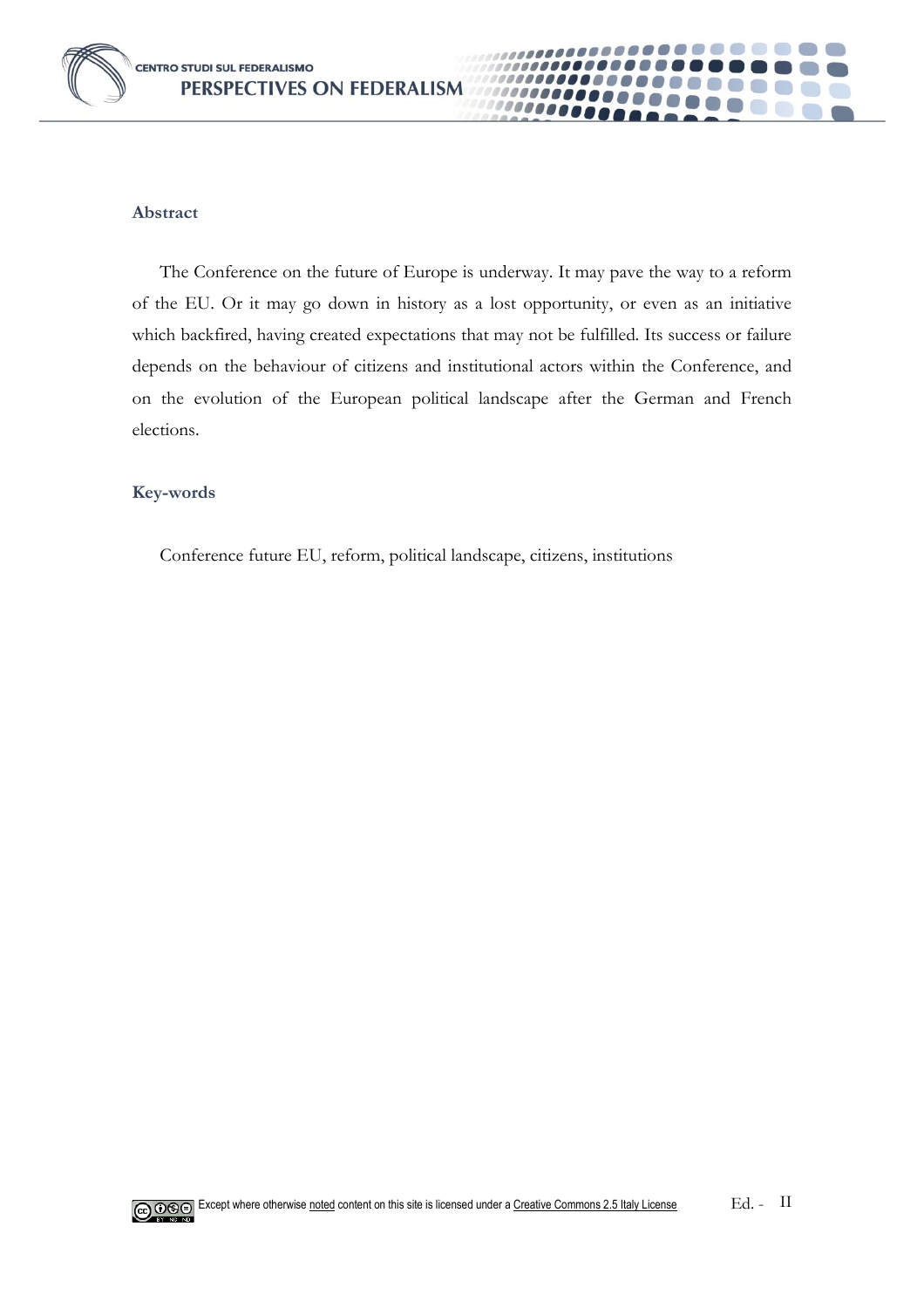**CENTRO STUDI SUL FEDERALISMO** PERSPECTIVES ON FEDERALISM

## **1. The origins of the Conference on the future of Europe**

The Conference on the future of Europe was initially proposed by French President Emmanuel Macron. He wrote a letter to all European citizens in view of the 2019 European elections mentioning the Conference as the instrument to involve them in a great participatory experiment to set the way forward for the EU. At that time Macron had a clear plan. The Conference was meant to provide momentum to France's proposal to deepen economic integration by creating a Euro-area budget. Macron's narrative on creating a European sovereignty could favour a strong push towards more integration. That he would use to overcome Germany's resistance with regards to more fiscal integration and risk-sharing at EU level.

Then the pandemic arrived and the Conference was postponed. The pandemic was a crisis that initially Member states tried to tackle alone, and failed. The EU attempts to coordinate the response, at least as far as the common acquisition of vaccines and in some solidarity among Member states eventually succeeded. The EU response to the economic impact of the pandemics was impressive. The EBC launched a massive program of pandemic purchase, even putting aside the old dogma that purchases should be linked to the capital key of each country. This way it could help those in need almost without limits. The Commission suspended the Stability and Growth Pact, relaxed the State aid rules, launched the SURE program and proposed the Next Generation EU, which the European Council eventually approved.

This new massive investment program is financed by EU-issued debt, and the EU was to get new own resources to be able to pay it back. For Macron it was a welcome and unexpected gift: German resistance had fallen, before the Conference even took place. The pandemics had succeeded in what Macron had failed so far. Chancellor Merkel had changed her mind. She once said that Eurobonds will never materialise until she was alive. Now she played a key role in establishing the NextGenEU financed by EU debt, even if not officially called "Eurobonds". The NextGenEU is supposed to be una tantum. But the fight to make it structural has already started. The Parliament, the Commission and the European Central Bank – supported by several countries, including France – clearly see this as an essential step to

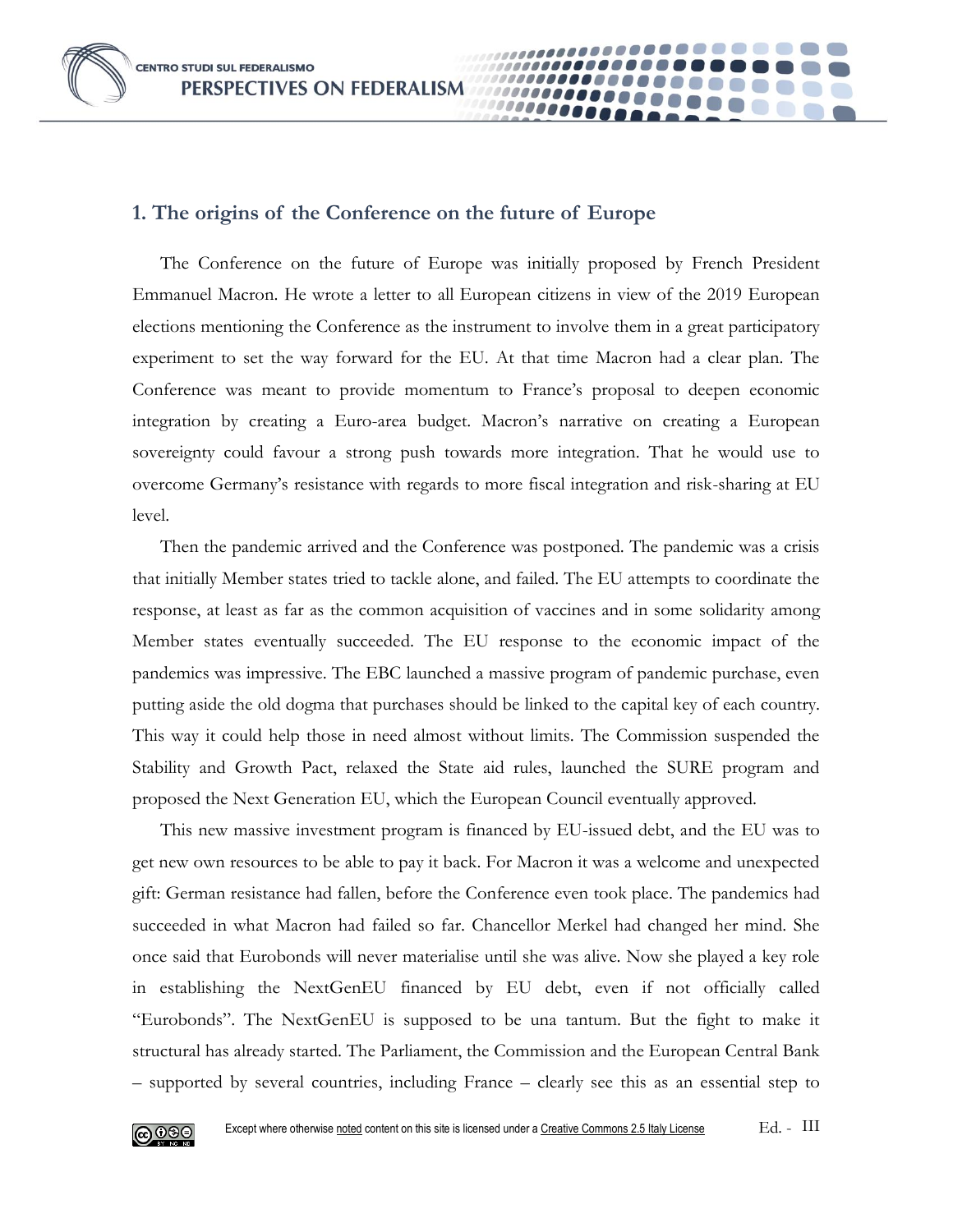complete the Economic and Monetary Union. The pandemics was the crisis that put the proposals of the 2012 Four Presidents Report and the 2019 Five Presidents Report on the establishment of a genuine economic and monetary union had finally into the EU agenda and deliberations.

It looks as if there is a lack of ownership of the Conference, which is formally copromoted by the Council, the Commission and the Parliament. It was Macron's idea, with the aim to exploit it to get momentum to create a Euro-area budget. But the pandemic brought the NextGenEU, with the EU debt and the prospect of new own resources. Hence, there is no clear aim for what the Conference should bring about. Many countries are afraid it could bring to a Treaty change process. Other hope it will. All are afraid, because nobody knows what could be its outcome, what is it supposed to be, and what is the next step of European integration that could get momentum from the Conference.

## **2. The difficult start of the Conference**

Eventually the Conference officially started in 2021, after a long struggle between the European institutions. The European Parliament was the main drive to get the Conference done, while the Council was less enthusiast about it. But the Conference is especially an extraordinary occasion for citizens and civil society to express their views on the future of Europe.

The European Commission systematically organises consultations on its legislative proposals, and there is a wide debate on everything about the EU in Brussels by NGOs, economic actors and associations organised at European level. Still, the Conference on the future of Europe is one of a kind for several reasons.

For the first time the European Union asks its citizens to express freely their views in an open manner on the future of their Union, and provides an interactive multi-lingual digital platform to do it [\(www.futureu.eu\)](http://www.futureu.eu/). Each and every citizen can easily register in the platform and insert her or his ideas, like and comments those of other citizens, as well as insert events on any topic related to the future of Europe. The Conference platform is divided in different

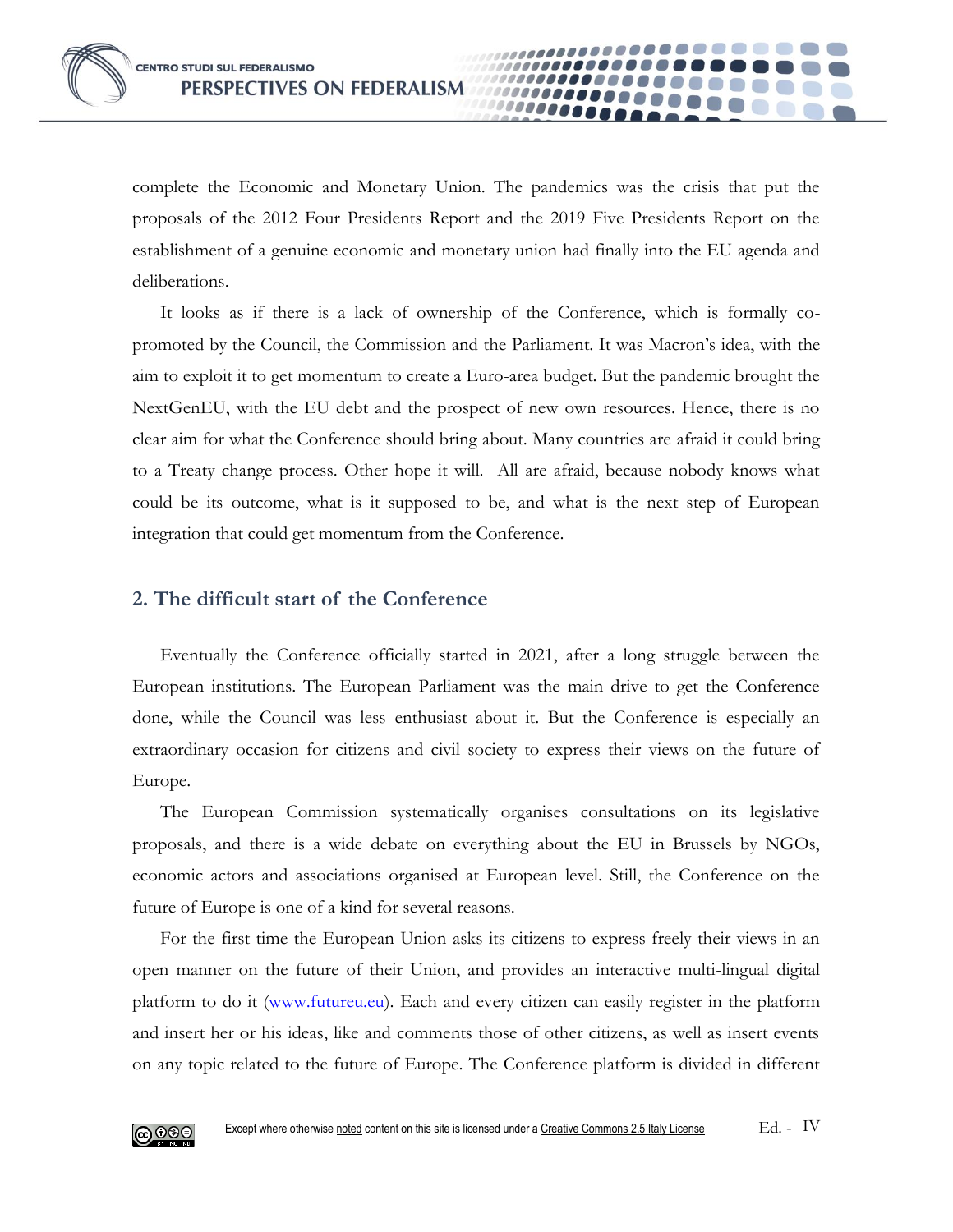topics, so that users can find what they are looking for, and interact with other citizens interested in a specific issue. The thematic areas are: Climate change and the environment; Health; A stronger economy, social justice and jobs; EU in the world; Values and rights, rule of law, security; Digital transformation; European democracy; Migration; Education, culture, youth and sport; and Other ideas. Citizens can thus propose their ideas on the EU division of competences, decision-making process, institutions' powers as well as any specific topic and European policy.

10000e

The Conference is also a hybrid experiment in participatory and stochastic democracy, because it includes Panels of European Citizens selected randomly, but in order to represent the diversity of European society. These Panels' works are then presented to the Plenary session. The Plenary includes some of the citizens involved in the Panels, together with Members of the European and national Parliaments, members of the Commission and the national governments, as well as of regional and local governments and civil society.

The governance of the Conference is rather complex, with the co-participation of the European Parliament, Commission and Council in all bodies and decisions. The fact that it is unclear if the Council position on anything needs to be unanimous or not makes the management of the Conference a difficult task.

President von der Leyen in her state of the Union speech invited all citizens, and especially young people to participate. But what is lacking is a clear communication strategy. The Committee of the regions and the Economic and Social Committee have fought to be involved in the Conference plenary, but it is unclear if they are effective in mobilizing regional and local governments and economic and social actors to participate. It would not be difficult for local and regional governments to organise open Council meetings to be inserted in the Conference platform, or to insert in their websites an invitation for citizens to participate with a link to the platform. Just as ministries of education could invite schools to devote some time of their civic education to organise debates among students on the future of Europe. Nothing of this is happening, and the media are not reporting on the Conference works, nor are they contributing significantly to raise a debate on the future od Europe.

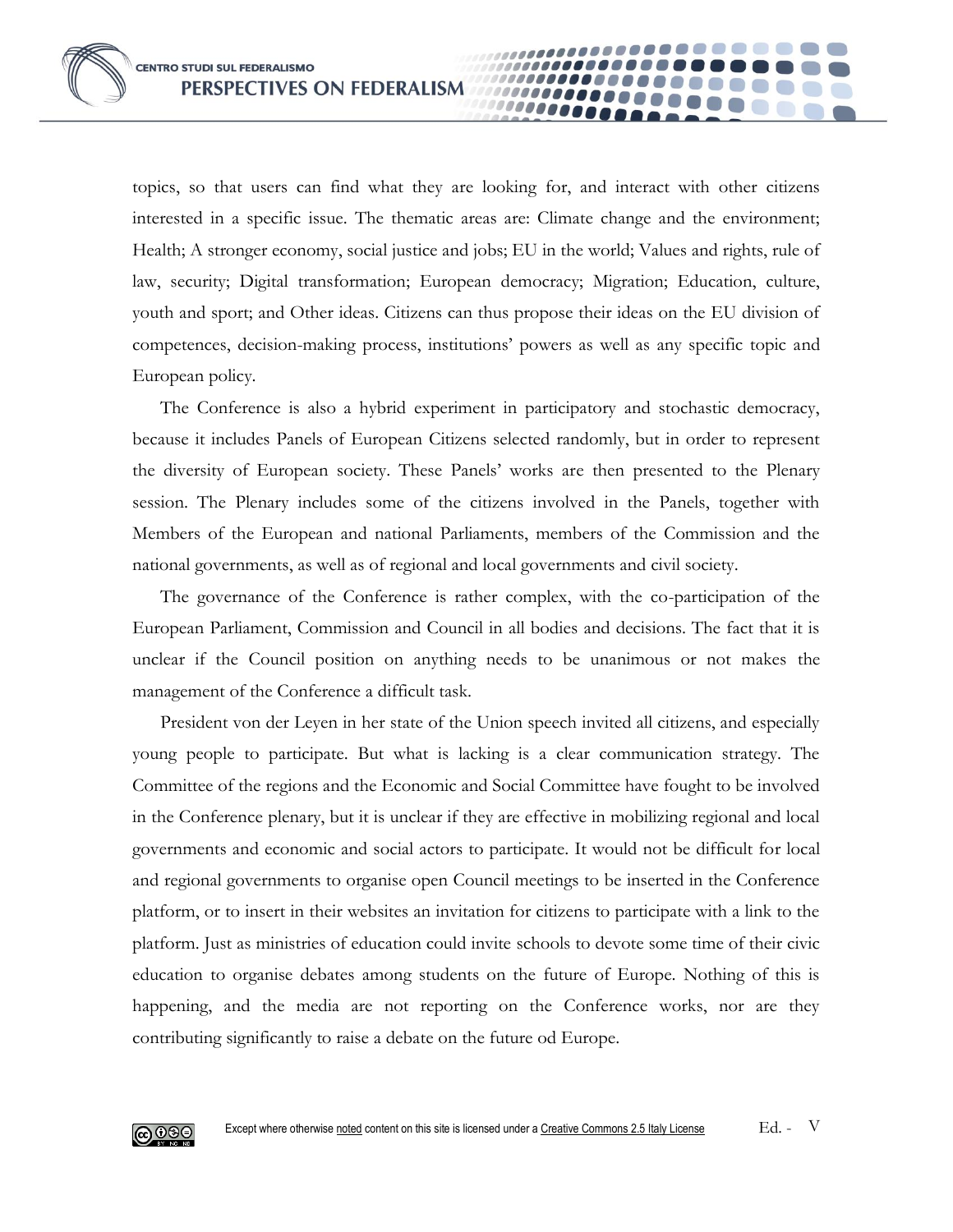It seems national governments accepted to implement the Conference – an idea initially put forward by Macron and then supported especially by the European Parliament – but worry that the citizens may come forward with proposals for an ambitious reform, that many of them are afraid to undertake. At the same time, it will be difficult for them to ignore completely the results of the Conference. Especially if many citizens will participate in its works through the digital platform and if many events will be organised locally, in a bottom-up fashion around Europe.

## **3. The context of the Conference**

In politics timing is everything. Concomitancy can have a deep impact on event or process apparently or logically unrelated. The Conference is supposed to finish in spring 2022, during the French presidency of the Council of Ministers. Thus, it suffers from the widespread belief that nothing will be decided while there is not the new German government and before the French presidential and parliamentary elections taking place between April and June 2022.

That may be true. But after the French elections, the time for important decisions may come. And the Conference may provide both the agenda and the momentum needed. To this end it is important that citizens participate in the digital platform of the Conference: [https://futureu.europa.eu/.](https://futureu.europa.eu/) The national governments are afraid that citizens may set the agenda. And the ideas on the digital platform as well as the work of the Panels of European citizens show that there is a request for the EU to do more in different fields: from health to climate change, from foreign and security policy to migration, from the economic to the social realm. It looks like the Conference is providing the occasion for European citizens to express their desires. And apparently this implies more European public goods provided through European policies. It seems many Europeans do not grasp that the EU still lacks a number of competences and powers needed to act in certain areas. Still, they ask for the EU to act in those domains as well. This is challenge that may arise from the Conference: a push for more sharing and pooling of sovereignty, that is a strengthening of EU competences and of the powers of the EU supranational institutions, as well as the reduction of the use of unanimity in